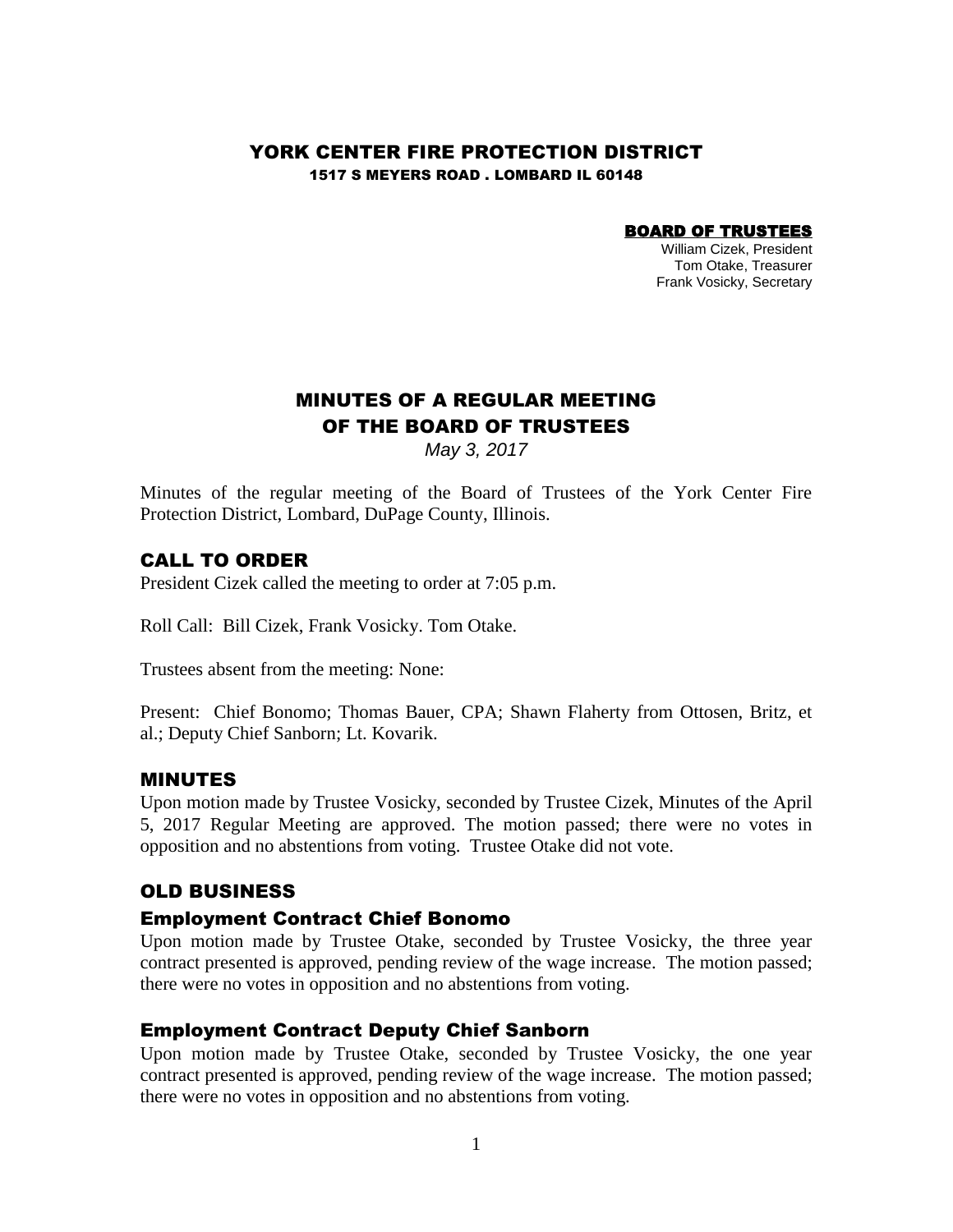## NEW BUSINESS

### Reappointment of Trustee Otake

Trustee Otake was reappointed to his position as a Trustee by York Township. His term now expires in 2020. Trustee Otake was congratulated on his appointment.

## **Officers**

Upon motion made by Trustee Otake, seconded by Trustee Vosicky, the officers were appointed to the same positions they currently hold: William Cizek, President; Thomas Otake, Treasurer; Frank Vosicky, Secretary. The motion passed; there were no votes in opposition and no abstentions from voting.

## Surplus Equipment: Amkus Extrication Equipment

Chief Bonomo explained the donation of equipment to Lincoln Fire Protection District.

Upon motion made by Trustee Vosicky, seconded by Trustee Otake, donation of the Amkus Extrication Equipment to the Lincoln Fire Protection District, is approved. The motion passed; there were no votes in opposition and no abstentions from voting.

## FINANCIAL REPORTS

Mr. Bauer presented the financial reports which he then reviewed.

Discussion was held regarding the moneys projected to be spent during the current fiscal year.

Mr. Bauer will begin researching new audit firms.

Upon motion made by Trustee Otake, seconded by Trustee Vosicky, the Financial Report is approved. The motion passed with Trustees Vosicky, Cizek, Otake voting in favor; there were no votes in opposition and no abstentions from voting;

President Cizek signed the journal entry list.

## ATTORNEY'S REPORT

Mr. Flaherty addressed various pieces of legislation in the Illinois legislature.

## CHIEF'S REPORT

Chief Bonomo reported on the following: meetings; calls; trips by run; false alarm activity; PBS billing; transports; aging and income summary; correspondence.

Chief Bonomo addressed budgeted purchases, namely the Deputy Chief's car.

Upon motion made by Trustee Vosicky, seconded by Trustee Otake, Chief Bonomo is authorized to purchase a 2016 used GMC Yukon not to exceed \$41,000. The motion